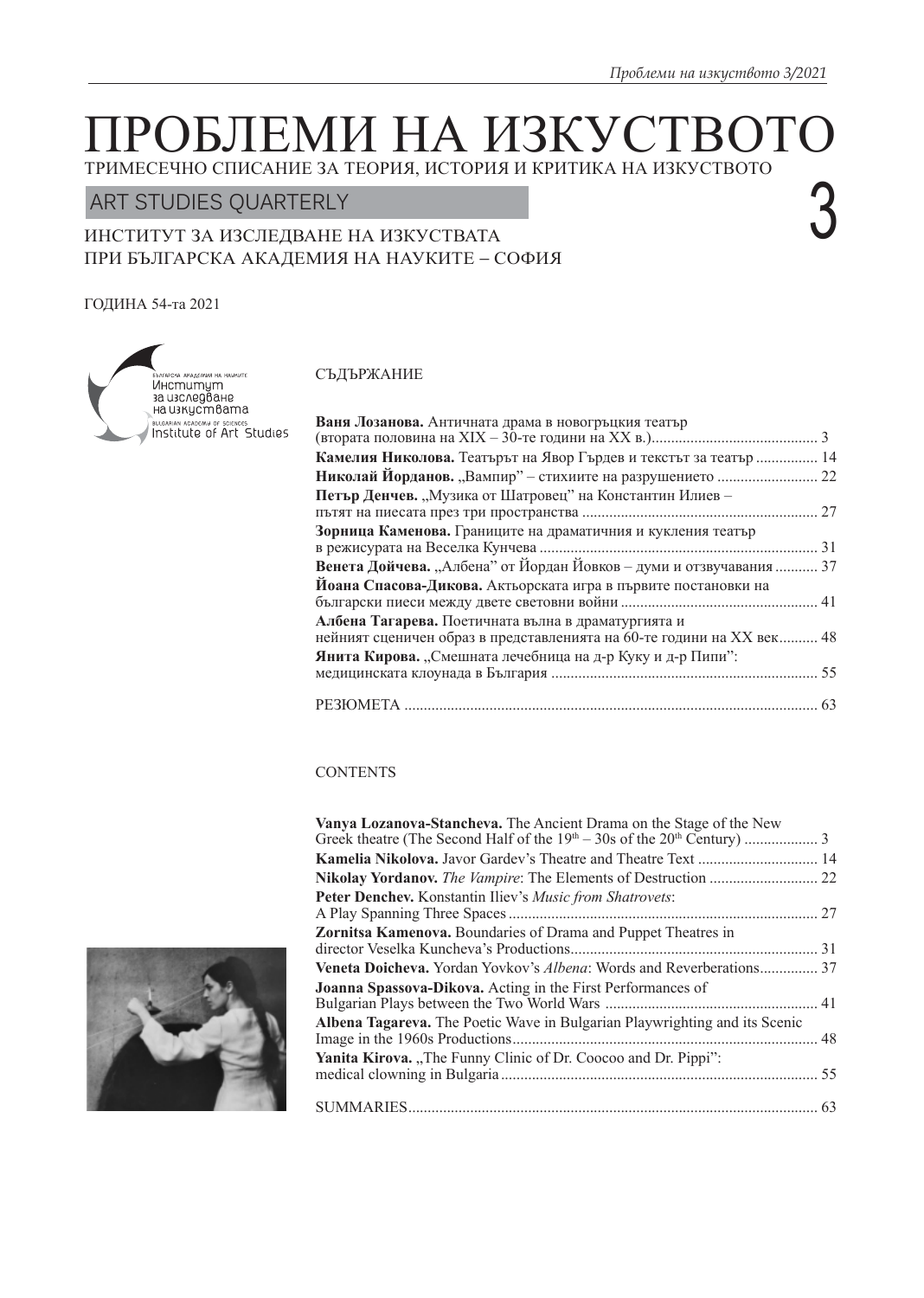# SUMMARIES

#### **THE ANCIENT DRAMA ON THE STAGE OF THE NEW GREEK THEATRE (THE SECOND HALF OF THE 19TH – 30S OF THE 20TH CENTURY)** *Vanya Lozanova-Stancheva*

The genesis of modern Greek national identity: At a first level of analysis, the topic is placed in the context of the genesis of the modern Greek national identity along the axis of Hellenism, dominated by the intellectual influences of factors external to the Greek nation. The first attempts to stage an ancient Greek drama and mainly a tragedy are related to the beginnings of the formation of national consciousness by returning to the cultural heritage of the ancestors. In the context of the formation of the independent Greek nation, interest in ancient dramas increased and they began to be presented more and more often, burdened with the linguistic and ideological debates of the time. In the same context is posed the problem caused by the specific interests and artistic tastes of the Greek theatrical audience and its ascending to the processes of spiritual Revival preferences.

The ancient Greek Theatre as a function of the cultural policy of the Greek state towards the classical heritage. At a second level of analysis, which is a kind of continuation of the first, the phases of imposing the ancient Greek theatre as a function of the cultural policy of the Greek state towards the classical heritage are

traced. The focus is on the interpretation of the dramaturgy of the ancient classical authors on an open stage in the authentic context of the ancient amphitheaters: the theatre of Dionysus Eleutheros under the Acropolis, the Odeon of Herodes Atticus, the amphitheater in the sanctuary of Apollo at Delphi with a strong emphasis on the two Delphic festivals in 1927 and 1930. Thus, in the time horizon of the  $19<sup>th</sup>$  – beginning of the 20<sup>th</sup> century, two relatively parallel tendencies can be perceived in the stage models and interpretations of the ancient Greek dramatic works, in which the linguistic and ideological debates of the time are reflected. The first relatively earlier tendency is characterized by a philological approach to ancient drama as a text requiring "a correct" interpretation based on archaic grammatical and syntactic rules. From the 19<sup>th</sup> century onwards began the professional theatrical approach to the ancient dramatic text, which placed the new Greek scene in the context of the prevailing modern trends of European perspectives.

#### **JAVOR GARDEV'S THEATRE AND THEATRE TEXT** *Kamelia Nikolova*

This article deals with Javor Gardev's theatre aesthetic and the role of dramatic text in it. The director is a leading figure in contemporary Bulgarian theatre landscape.

Among the main characteristics of his bold, strongly focused on the present-day society's burning issues theatre is his special approach to the literary material and its presence in creating a performance. Javor Gardev still retains his interest in extreme, from the vantage point of the addressed problems and the language used, modern classical and post-modern dramatic texts, declared in his earliest productions, broadening it to include contemporary authors and becoming a consistent discoverer of a new dramaturgy.

In Javor Gardev's directorial strategy clear preference is given to a direct onstage exposition of the chosen theme of the dramatic work primarily through its impactful visual representation in the imagery of the space solution. The key role of the stage space has become the hallmark of his theatre.

The paper traces the transformations of the complicated symbiosis between the dramatic text and the visual image of the performance over the last three decades (from Javor Gardev's debut productions of the first half of the 1990s to the present day) in some of his emblematic works such as Bastard based on King John by Shakespeare and Friedrich Durenmatt and Adso of Montier-en-Der (2000); Martin Mc-Donagh's The Pillowman (2004); Caligula by Albert Camus (2009); Shakespeare's Hamlet (2012); The Observers. A Hypothesis of the Hereafter by Konstantin Iliev (2015)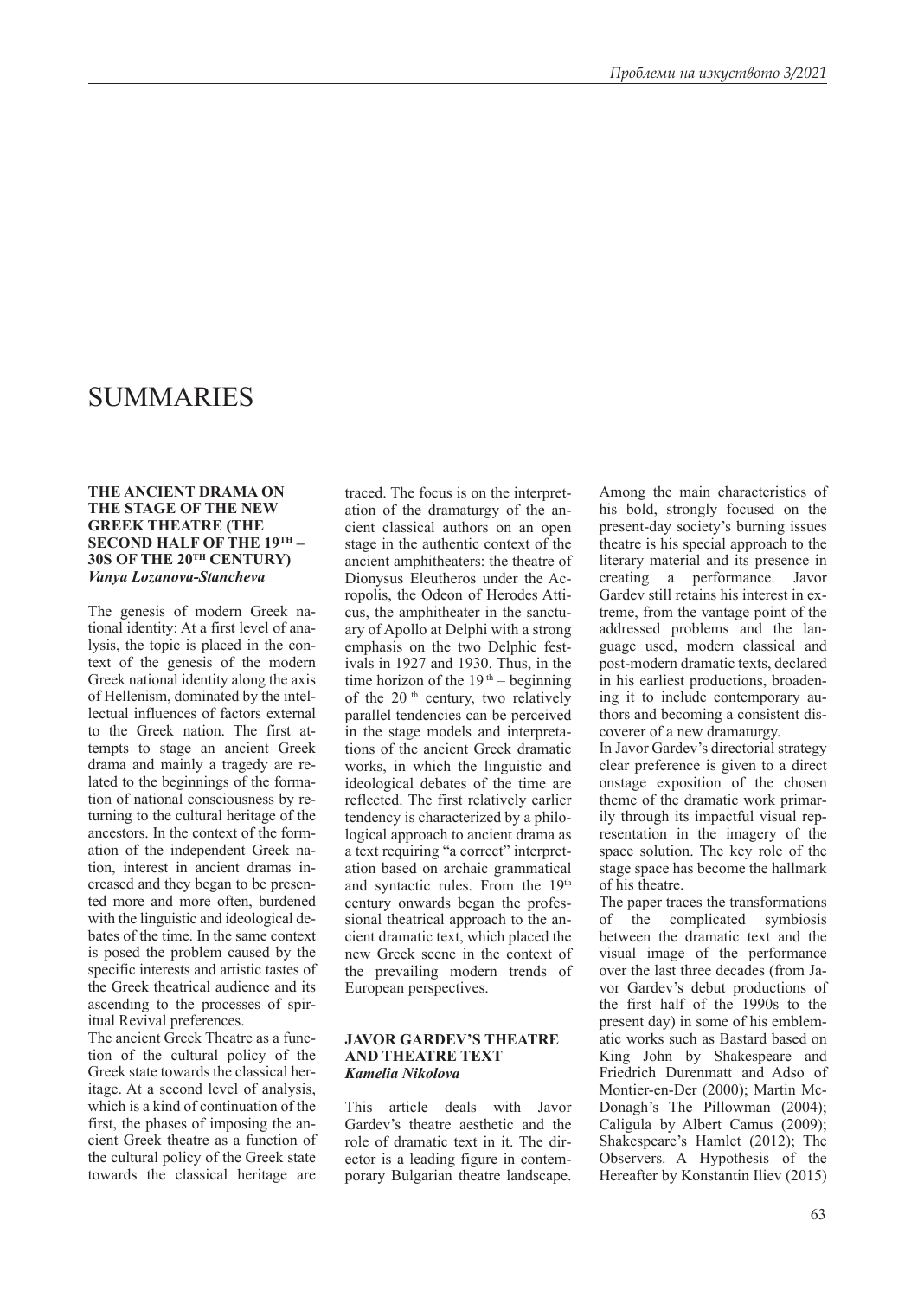and Portrayals of the Unknown based on his own text (2021).

#### **THE VAMPIRE: THE ELE-MENTS OF DESTRUCTION** *Nikolay Yordanov*

In 2021, the  $120<sup>th</sup>$  anniversary was marked since the drama The Vampire was composed by Anton Strashimirov. It has been a permanent fixture on the bills of Bulgarian theatres ever since then, becoming an integral part of the classics of Bulgarian playwriting. This analysis of The Vampire seeks to find the universal dimensions to Strashimirov's text that has been traditionally put on as a domestic, folk or social drama. Still, it was the first Bulgarian play delving into the depths of the subconscious. This is why it can be safely said that it belongs to modern Bulgarian drama together with the plays by P. Todorov and P. Yavorov.

The character of the vampire is of a romantic origin, belonging not to the symbolic type of the modern project of the world order. Still, very much like Masons by Petko Todorov it calls for an allegorical reading: the vampire is man's subconscious compulsion to destruct. Could The Vampire be successfully staged nowadays referring solely to the patriarchal morality and the social mores of bygone times? Starting from the poetics of drama, we should see that this text is like a well leading to remote cultural layers of the life of Balkan people, and perhaps to the entire Mediterranean littoral too, as well as to the primordial elements in man, when the compulsion to destruct gains the upper hand over the instinct for continuing the life cycle.

#### **KONSTANTIN ILIEV'S MUSIC FROM SHATROVETS: A PLAY SPANNING THREE SPACES** *Peter Denchev*

This article deals with the stagings of Bulgarian playwright Konstantin Iliev's Music from Shatrovets in the light of three significant productions, characterised by a particular focus on the space of the performance, by Luben Groiss, Nikolay Lutskanov and Stoian Kambarev with set designers Georgi Nozharov, Georgi Ivanov and Violeta Radkova respectively, presented at Blagoevgrad Drama Theatre (BDT) (1973); Popular Stage Theatre (PST), Sofia (now Bulgarian Army Theatre (BAT) (1979) and Ruse Drama Theatre (RDT) (1989). The author's interest focuses on how the image of the space, based on the dramaturgy, has been transposed into the three productions. Konstantin Iliev's play is a dramatic work with a language in its own right, which is especially attractive and at the same time curious as a mechanism of playwrighting. The spaces of all three productions are similar in terms of spirit and intention, yet different and created by different subjective individualities

and this is the reason why the focus is put on the tandem work of director

/set designer pairs.

#### **BOUNDARIES OF DRAMA AND PUPPET THEATRES IN DIR-ECTOR VESELKA KUNCHEVA'S PRODUCTIONS** *Zornitsa Kamenova*

This article deals with Veselka Kuncheva, one of the most prominent directors in Bulgaria's current theatre landscape. Her directing arouses interest owing to her curious approach to performance's components dramaturgy/stagecraft/reception, ingeniously blending drama and puppet theatre. Her productions are prevalently for adults, still there are for children too.

Though she studied puppetry and directing for puppet theatre, even her earliest productions: her graduation rendering of E.T. A. Hoffmann's Little Zaches Called Cinnabar (2001), Pinocchio: Unsuitable for Children (2006) and The Grand Quixoting (2008) showed pursuits of hybrid genre forms and exploring the opportunities for interplay between drama and puppet theatres. These trends are considered in her next productions as a director: Building in (2012), I, Sisyphus (2013), Fear (2014), Along the Edge of the Sky (2011), The Queen of Spades (2015), The Last Temptation of Christ (2016). The focus is put on how a myth, legend, tale, contemporary theme or a literary work is

theatricalised. The director is the coauthor of the adaptations or texts that are further developed in the process of working with the actors and character building. She relies on scenographer Marieta Golomehova for the overall solutions to her productions and their tandem has staged a number of projects in Bulgaria, Serbia, Bosnia and Herzegovina, Montenegro, Poland, Slovakia, Hungary, France, Ukraine.

#### **YORDAN YOVKOV'S AL-BENA: WORDS AND REVER-BERATIONS** *Veneta Doicheva*

The article comments on Yordan Yovkov's play Albena in one aspect: with respect to sensibility, especially focusing on the artistic devices used to include and achieve sound sensibility in the general dramatic life. The point of reference of this exposition is Yovkov's personal understanding of language as an artistic device. Highlighted are the comparisons he made between the living colloquial and literary languages, underscoring his striving to use language as a medium, maximally close to the natural environment of its usage. Attention is paid to the relationship between music and language, where musicality in Yovkov's understanding is innate to a genuine literary work. Underscored are his auto-poetic requirements for the art of storytelling and observation is made that the strategy of the author's abstracting himself makes it similar to dramatic works.

On the basis of these observations the specifics of the language of Albena are commented from the viewpoint of the observed literary norm and the fitted in east-Bulgarian vernacular. The example of two characters and their linguistic expression is used to observe the applied by Yovkov technique of individualisation, based on lexical and syntactic repetitions, defined as 'refrainness'. It is noted that starting from a concrete linguistic point, with this move Yovkov achieves consolidation of themes and transforms the dialogue into revealing an authentic existential experience. Suggested are perspectives of theatrics shown through these specifics.

### **ACTING IN THE FIRST PER-FORMANCES OF BULGARIAN PLAYS BETWEEN THE TWO WORLD WARS**

*Joanna Spassova-Dikova*

The text is part of a larger research which pertains to the study of the problems of acting in national dramaturgy during the  $20<sup>th</sup>$  century in Bulgaria. The main focus is on the first performances of Bulgarian plays on the stage of the National Theatre in Sofia between the two world wars. A special accent is put on the already established as classical dramas of St. L. Kostov, Y. Yovkov, R. Stoyanov, G. Raichev and others. Although Bulgarian drama of that period wasin a way domestic and petty bourgeois the actors created some of their best characters in national plays. According to the preserved evidences the first stage interpretations of Golemanov, Albena, Boryana, Masters, Deer's Kingdom left a lasting imprint into the minds of the audience with the actor's incarnations into the images as a result of the meeting between performers and the audience within the overall theatrical process. The national drama, written "on the backs of the actors", provided many opportunities to contemporaries for empathy and unforgettable moments.

#### **THE POETIC WAVE IN BUL-GARIAN PLAYWRIGHTING AND ITS SCENIC IMAGE IN THE 1960S PRODUCTIONS** *Albena Tagareva*

This article traces some of the scenographic strategies adopted by Bulgarian theatre with the coming and establishing of the new principles of dramaturgy, the so-called poetic drama at the turn of the 1960s. Owing to the changes in the political and social atmosphere following the Plenary Meeting of the

Bulgarian Communist Party in April 1956, stronger European influences became possible in Bulgarian arts, and directors, playwrights and scenographers made their first attempts to challenge the status quo of the dogmatic Socialist Realism. The initial efforts to make this change happen were witnessed in the visual aspect of the theatrical performance as early as Stalin's death in 1953. The servile critics, however, who insisted on solutions true to the respective historical period, resisted the new approaches to the classics of playwriting. Poetic drama proved to be an avenue for legitimising the conventional scenic environment.

Emblematic of that period plays such as Every Autumn Evening by Ivan Peichev, When Roses Dance by Valeri Petrov and It's a Small World by Ivan Radoev, where the individual rather than the co-workers is central to the action, and their productions are analysed. The variety of dramaturgical strategies applied by the authors compelled directors and scenographers to take new production approaches and innovative visual solutions, by means of which the image of Socialist Realism was changed onstage. The dramatic unities were not observed. Directors and scenographers opted for the visual representation of retrospections, monologic narratives, brought forth by the character's troubled inner world, which necessitated a new or rather already forgotten stage expression. The best part of the innovations were well known principles, with which the theatre reformers of the early twentieth century experimented, successfully used by the 1920s and 1930s theatre avant-garde first and foremost in productions of classics. The 'innovative' in this case is treated in the context of the official aesthetic of the dogmatic Socialist Realism that dominated until then and ought to be rethought so that the form to fit in the borders even

though already blurred of the method, steering clear of formalism.

#### **"THE FUNNY CLINIC OF DR. COOCOO AND DR. PIPPI": MEDICAL CLOWNING IN BULGARIA** *Yanita Kirova*

The idea of medical clowning is one of the main concepts of therapeutic theatre in the world, aimed at hospitalized patients in hospitals. Since the beginning of the  $20<sup>th</sup>$  century, it has been at the center of trials of some Bulgarian actors. The profile of medical clowning in pediatric departments in Bulgaria from 2009 to the early 1920s of the  $21^{st}$  century is mainly set out by several leading personalities. These are the actors Nikolay Nikolaev and Marin Nedelchev from the "Clinic of Laughter and Psychotherapy in the Pirogov Hospital" and their followers - the actresses-mimes Yanita Kirova and Iva Lapatova, who created the "The Funny Clinic of Dr. Coocoo and Dr. Pippi", as well as the actors Toni Ugrinski, Dimitar Gorchev and Nelly Radeva, working in the association "Doctor Placebo". The article focuses on the specifics of medical clowning and the effect of its use. Medical clowning has the ability to make the atmosphere of the hospital more favorable and present it in the eyes of children as less scary and unpleasant place. When a clown crosses the threshold of a hospital room, the place changes and is charged with opportunity. Providing successful models for use in practice is also an important element in the overall establishment of the clown's role as a therapist in children's departments. Despite the positive picture, there are also a number of problems associated with the creation of medical clowning in Bulgaria, to overcome which it is necessary to look for solutions.